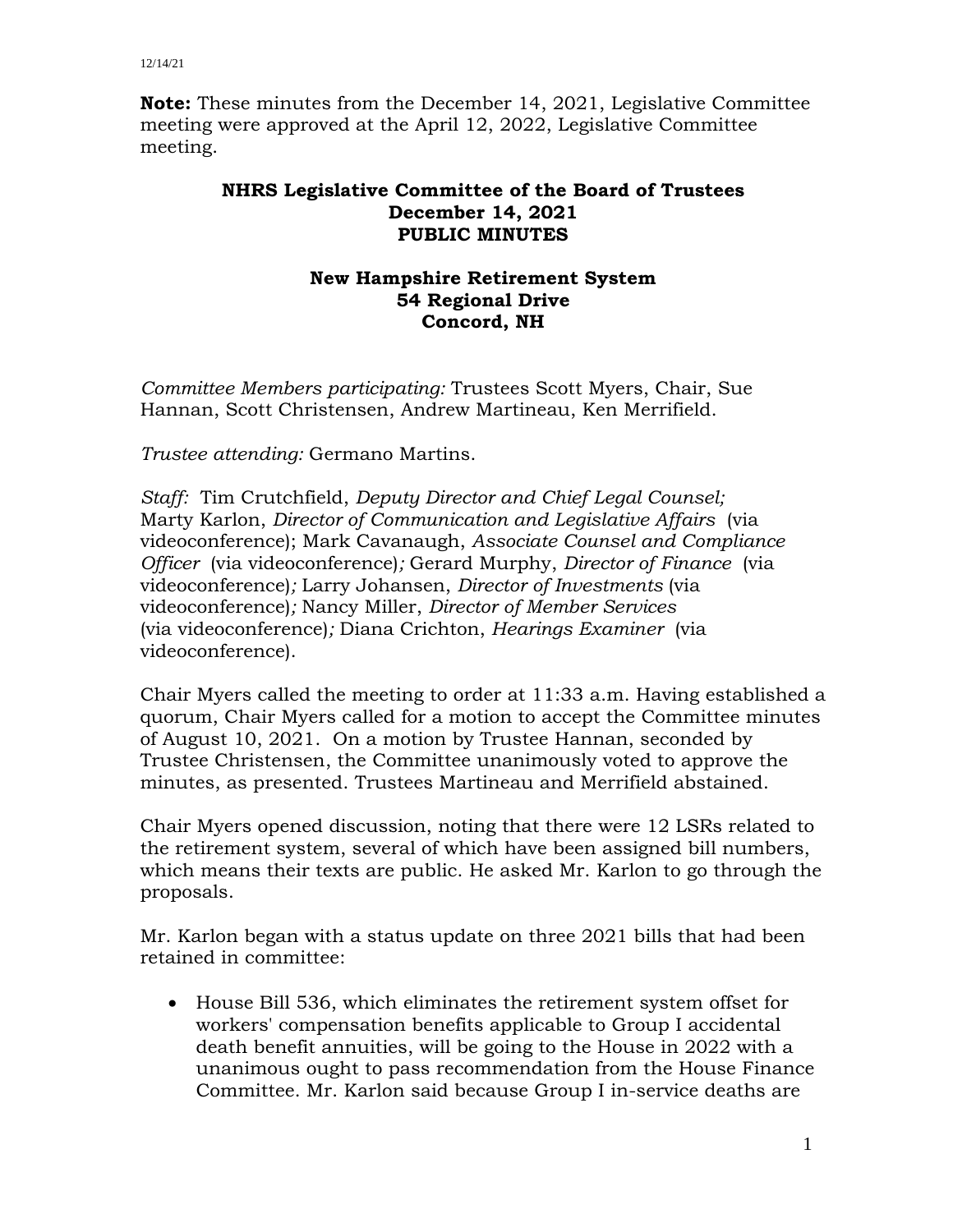rare, the legislation would have a limited impact on NHRS operations.

- House Bill 619, which moved police and fire dispatchers to Group II, will be going to the House in 2022 with a unanimous inexpedient to legislate recommendation from the House ED&A Committee.
- The Senate ED&A Committee was reviewing Senate Bill 153, which created a new type of Group II disability benefit for "violent injuries" this morning concurrent with today's Legislative Committee meeting.

Mr. Karlon then described the 2022 proposals, starting with those that have been assigned bill numbers.

- House Bill 1079 would increase the allowable hours worked for all NHRS retirees working for participating employers to 1,664 per year and eliminate the 28-day separation from service requirement. Mr. Crutchfield noted that the IRS requires a "bona fide" separation from service for people retiring and returning to work for the same employer.
- House Bill 1257 would require the retirement system and state treasury to divest from direct investments in companies located in China. Mr. Johansen said that the Independent Investment Committee (IIC) would be discussing this legislation at its December 17 meeting and could vote to recommend that the Board oppose this legislation on fiduciary grounds.
- House Bill 1318 is language requested by the Board that would allow NHRS to assess financial penalties for employer noncompliance with data submission requirements.
- House Bill 1417 would restore a 7.5% state subsidy for local employer contributions for teachers, police and fire members. Trustee Myers noted that this legislation has been introduced several times in recent years with varying subsidy percentages.
- House Bill 1497 would allow members to designate a pre-selection beneficiary at any point in their careers. Mr. Karlon said that designation would not be effective until a member attained eligibility for Service Retirement.
- House Bill 1535 would grant a 2022 cost of living adjustment for certain retirees and give the Board the discretion to grant subsequent increases. Trustee Myers noted that the projected fiscal year 2024 cost of approximately \$136 million was unlikely to be supported by the Legislature. Mr. Karlon added that the Legislature was also unlikely to support giving an unelected body (the NHRS Board) the discretion to grant COLAs when the only current means of funding them is through increased employer contributions.
- House Bill 1549 would not count special duty hours worked by retired police members against the annual limits on hours worked.